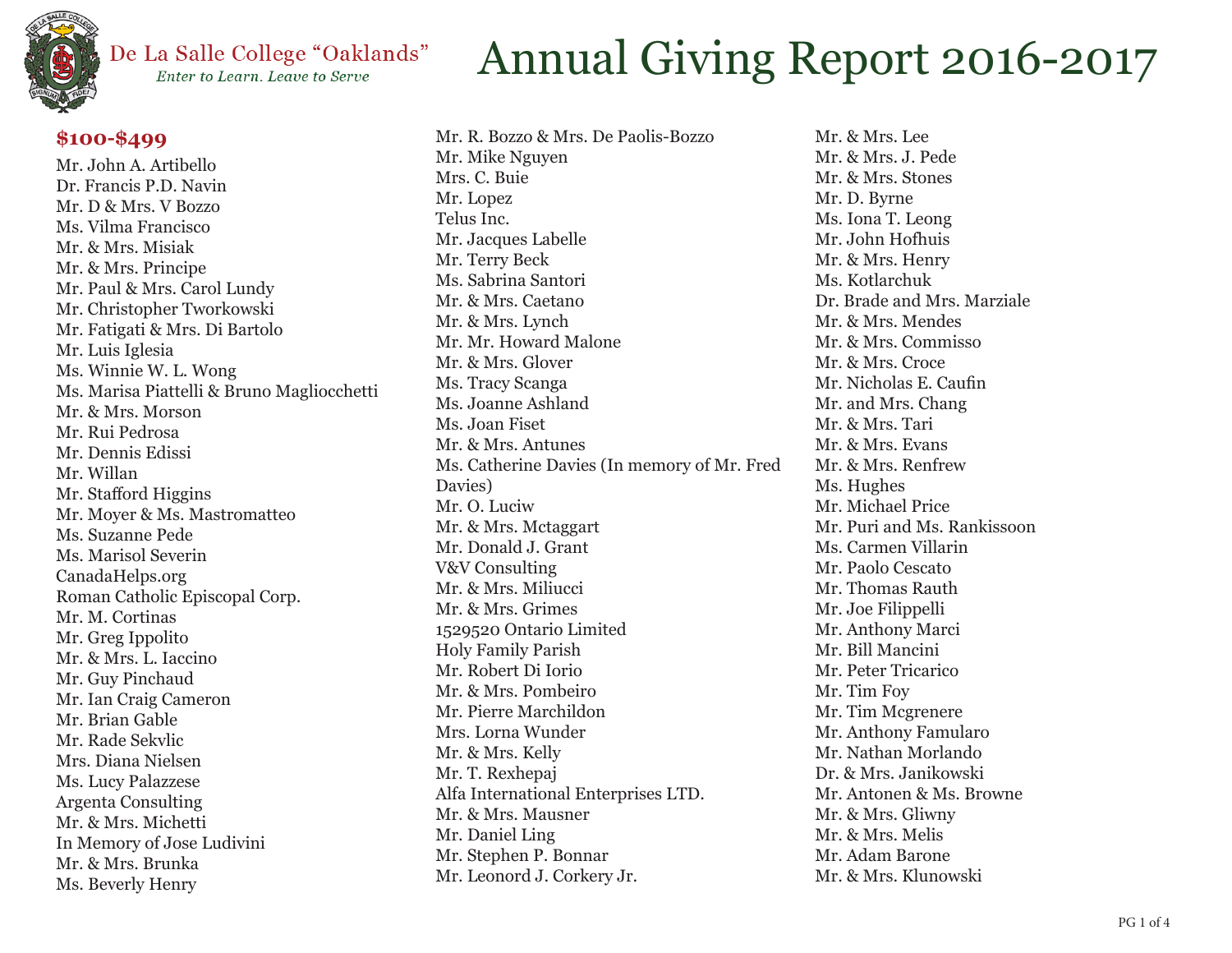

Mr. Peter Bruce

### De La Salle College "Oaklands" Enter to Learn. Leave to Serve

# Annual Giving Report 2016-2017

### **\$500-\$1499 –Oakleaves Partners**

Mr. & Mrs. J. Skrabec Mr. William Mcdermott Mr. Glenn Douglas Mr. Manuel Casinha Mr. Giuseppe Bruno Mr. Joseph Capone Ms. K. Easthope Mr. Villarin Mr. William McAteer Mr. David Sellitto Mr. Jack Muccicini Mr. Mike & Mrs. Pina Ferraro Mr. Anthony Facchini Mr. Diniz Dias Mr. Steve Fantaske Mr. & Mrs. Milanovic Mr. C Scharfe Ms. Maria Quintanilla K Mastali Majdabad Mr. & Mrs. Montalboano Mr. David Cheeseman Mr. Dino Morson Mr. Denis Kelly Mr. Oswaldo Detulio



Mr. & Mrs. Tomei Mrs. Helen & Mr. Edward O'sullivan Mr. Cotroneo & Mrs. Scasserra Mr. & Mrs. K. Norris Mr. & Mrs. G. Adamo The Del Sorbo Family Mr. & Mrs. J. Cotter Mr. & Mrs. N. Galletto Mr. & Mrs. Gibson The Stefan Family Mr. & Mrs. Marino Mr. & Mrs. R. Ellis Mr. Heal & Mrs. Kowal The Sinha Family Mr. & Mrs. Tsioupoulos Mr. & Mrs. Chinnici Ms. Karen Chappel Ms. K. Tang & Mr. E. Wong The Faria & Lopez Family The Mazza Family Mr. Frank Rinaldi Ms. Carmen Melfi Mr. Mike Tancsa Mr. Stephen Bucic Mr. Michael Lichacz Mr. Orlando Da Silva The Le Clair Family The Kapralos Family Ms. Cinzia Di Stefano Mr. Rizzardi and Mrs. Capone The Massaro Family Dr. Barrientos & Mrs. Fortuna Mr. & Mrs. Lee Mr. Richard & Mrs. Richards Mr. & Mrs. Lukasik

Mr. & Mrs. Paura Mr. Toland & Ms. Mandat Mr. & Mrs. Mandat The Go-Ho Family Mr. and Mrs. J. Koshyk Mr. & Mrs. Kopman Mrs. Maria Paulino Mr. & Mrs. Gove Mr. A. Idzior & Mrs. Wysocki Mr. Mammoliti & Mrs. Barbosa Mr. & Mrs. Gilloteaux Mr. & Mrs. Cantoni Mr. Jeremy Vidal Mr. R. Abela & Mrs. Kennedy Mr. & Mrs. Borbely Dr. & Mrs. Amato Mr. & Mrs. Burns Mr. Patrick Chan The Halahel Family Premier Title Services Mr. & Mrs. Borutskie Mr. & Mrs. Arone Mr. Mottura & Mrs. Gerosa The Gambin Family Mr. & Mrs. Robillard Mr. & Mrs. Norwood Mr. & Mrs. Faraone Mr. J. De Tommaso Mr. F. Bonello Mr. & Mrs. Stephen Mr. & Mrs. Yiu Mr. & Mrs. Vassallo Mr. Craig Graham & Mrs. Joanne Stavrinos Mr. Walter Tholen & Mrs. Cleve Ms. Susan Henein Mr. Ronald R.E. Ruest The Di Stefano Family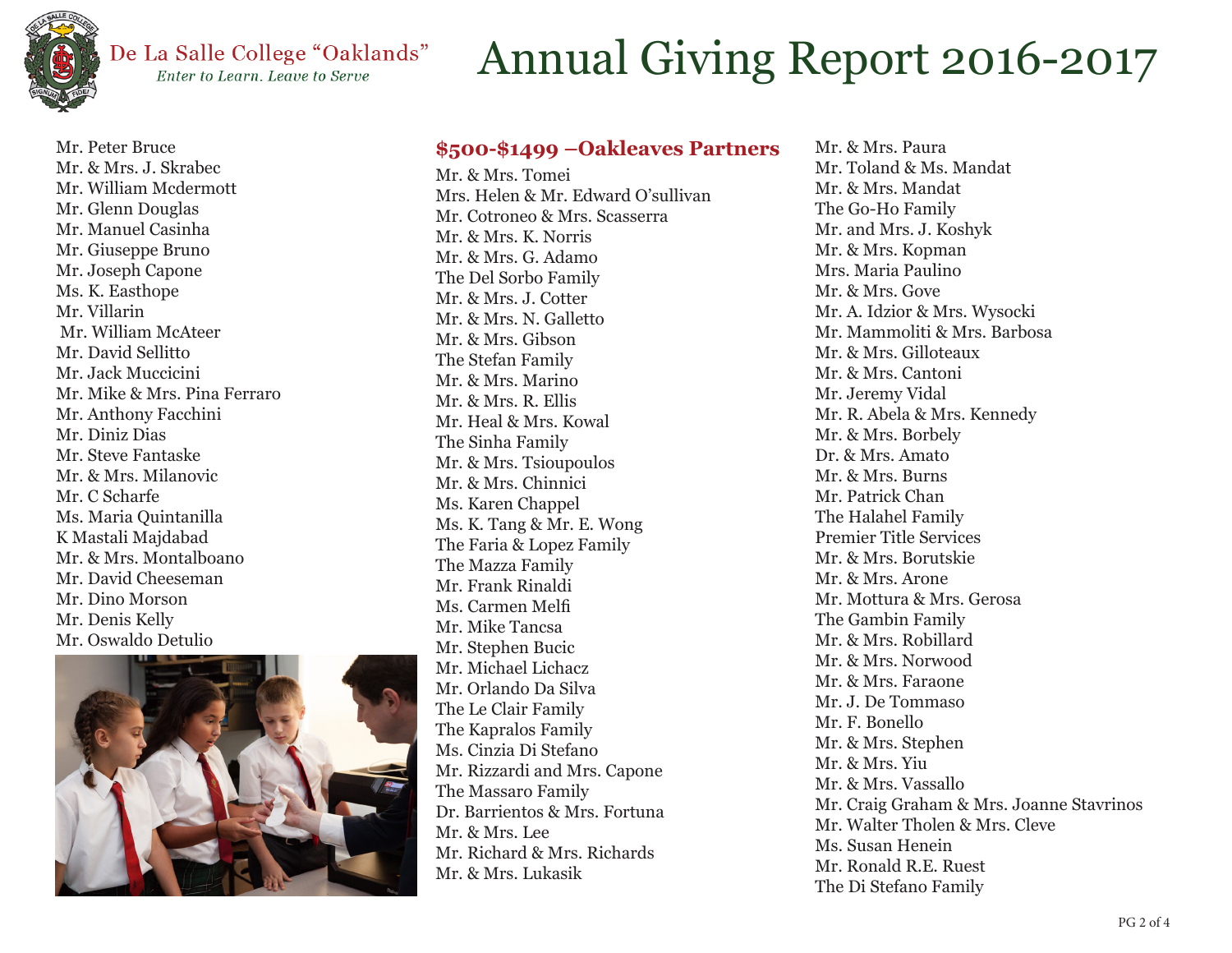

#### De La Salle College "Oaklands" Enter to Learn. Leave to Serve

## Annual Giving Report 2016-2017

Mr. & Mrs. Popescu The Wing Family Mr. A. Kameiger Mr. & Mrs. Grossi Mr. Hickmott & Mrs. Skubincan Mr. & Mrs. Bonnay Mr. & Mrs. Lamaca Mr. Mark Carli & Ms. Rita Bellisario Mr. & Mrs. Rusek Mr. J. Engelen & Ms. Cordeiro Mr. Thanh Nguyen Mr. & Mrs. Fortini Mr. C. Scharfe Mr. & Mrs. S. Mason Mr. Robert & Mrs. Susan Reid Mrs. Ann & Mr. Peter Vlahovic 999 Gold Depot (Canada) Limited Mr. & Mrs. Gekas Spectrum Realty Services Inc. The Agency Group Ms. Humin Yu & Mr. William See-Kok Thom Mr. & Mrs. Pasquariello Mr. P. Chan & Ms. S. Lim Mr. Patrick Jordan Mr. and Mrs. Finewax The Mondelli Family Mr. & Mrs. J. Schillaci (In Memory of Jeremy Schillaci) Bell Driver Education Inc. Mr. William Biggar Mr. & Mrs. Kivlichan Mr. & Mrs. J. De Paoli Mr. & Mrs. Smialek The Monteiro Family The Sixty Three Foundation Mr. & Mrs. Giampaolo

Mr. Nardone & Mrs. Bianchi Mr. & Mrs. Bauer Pfaff Motors Inc. Mr. John Hunt Mrs. Carolyn Markle Mr. B. Glaspell and Dr. Elser Mr. & Mrs. Loganadhan Mr. & Mrs. Cancelliere Mr. Stanislav Kirschbaum Mr. & Mrs. Campbell Ms. Song Kiat Lee Mr. & Mrs. Bildfell Ms. Sandra Odendahl The Moreno Trejos Family The De Groot & Rioux Family

### **\$1500-\$2999 –Lasallian Heritage**

Mr. Adam Vereshack Ms. Carolyn Stroz The Falbo Family Ms. Di Bartolo Ms. Sylvana Borg Mr. N. Catre & Ms. Mainville Mr. & Mrs. J. Dengler Mr. John Gilgan Ms. Catherine Byrick Mr. Colavecchia & Ms. J. Merenda Mr. Joseph Horvath Mrs. & Mr. J. Bozzo Mr. & Mrs. Llewellyn Mr. D. Vermeulen-Van Hove Mr. Arthur Steven Ms. Maria Gagliardi Mr. Bowles & Mrs. Maloney

Mr. & Mrs. Engles Mr. Nobuaki Tamazawa I.P. Rosati Holdings Limited (Mr. & Mrs. Roti) Mr. & Mrs. Conforti Mr. Stanghieri & Ms. Lavalle-Stanghieri Credible Upholstery Ltd. Mr. Paul Edwards Mr. & Mrs. Guzzi 2152559 Ontario Inc. Mr. Basil Czopyk The Strong Family Mr. & Mrs. Robert De Paoli Mr. & Mrs. Scanzano Mr. Volpatti & Mrs. Zalzal Mr. & Mrs. Lundy Mr. D'arcy Glionna West Shefford Food Co. Inc. (Mr. Dunlavey & Ms. Barnes) Mr. Lucian Ezman Mr. & Mrs. Szwez Mr. & Mrs. Cammisuli Ms. Julie Di Lorenzo Mr. Claudio Aversa Mr. & Mrs. Gioiosa Mr. Paul Stott Mr. & Mrs. Von Dem Hagan